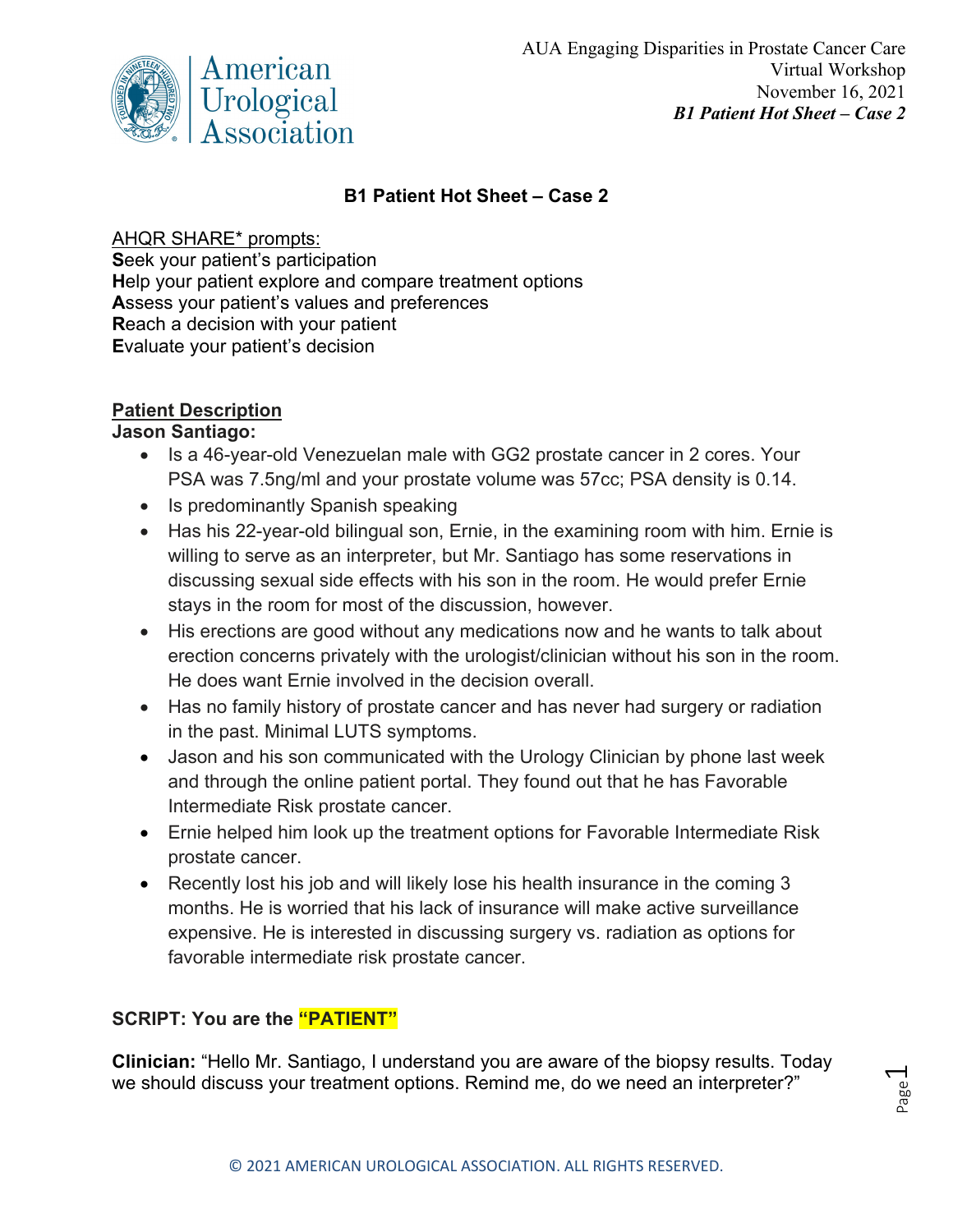

**Patient:** "Hi (Clinician name), it is nice to see you again. My son Ernie and I appreciate you sharing the diagnosis with me using the patient portal. It helped us prepare for the appointment once we looked at the NCCN Prostate Cancer Treatment Guidelines for Patients, like you suggested. I feel better prepared to discuss the treatment options. My wife is working so could not be here, but my son Ernie will help me understand your decision.

Other than mild high blood pressure and high cholesterol, I feel that I am healthy and could handle any of the treatments. What do you think I should do?"

**Clinician: Seeks** to engage patient in shared decision making

**Patient:** "I would really like to discuss this with you and want to hear the options and which one you think is best. I want to share that my COBRA insurance is going to end in three months, so I do not think active surveillance is a good option for me. What are my options (Clinician name)?"

**Clinician Helps** explore the pros and cons of the following options:

- Radiotherapy
- Radical prostatectomy
- Focal therapies (MRI guided HIFU is Medicare covered but he's more likely to have out of pocket costs)

**Patient:** You are free to ask any ONE question you want to compare the treatment options

**Clinician:** will **Assess** the patient's values

**Patient:** "I really do not want to have a lot of medical bills since my wife is the only one working right now. I have not had surgery or radiation before. My wife and I have a couple of **personal** questions to ask you.

# **PAUSE:**

- IF THE CLINICIAN ASKS IF YOU NEED PRIVACY, SAY*:* "Yes"
- IF SON **IS** DISMISSED FROM ROOM AND THERE **IS** AN INTERPRETER PRESENT SAY: "My wife and I do enjoy sex a lot and I have good erections currently; what kind of success do you have with preserving erections with the robotic prostatectomy?"
- IF SON IS **NOT** DISMISSED AND THERE IS **NO** INTERPRETER SAY: "I have read that radiation tends to preserve all of your functions better than prostatectomy. Is that true?"